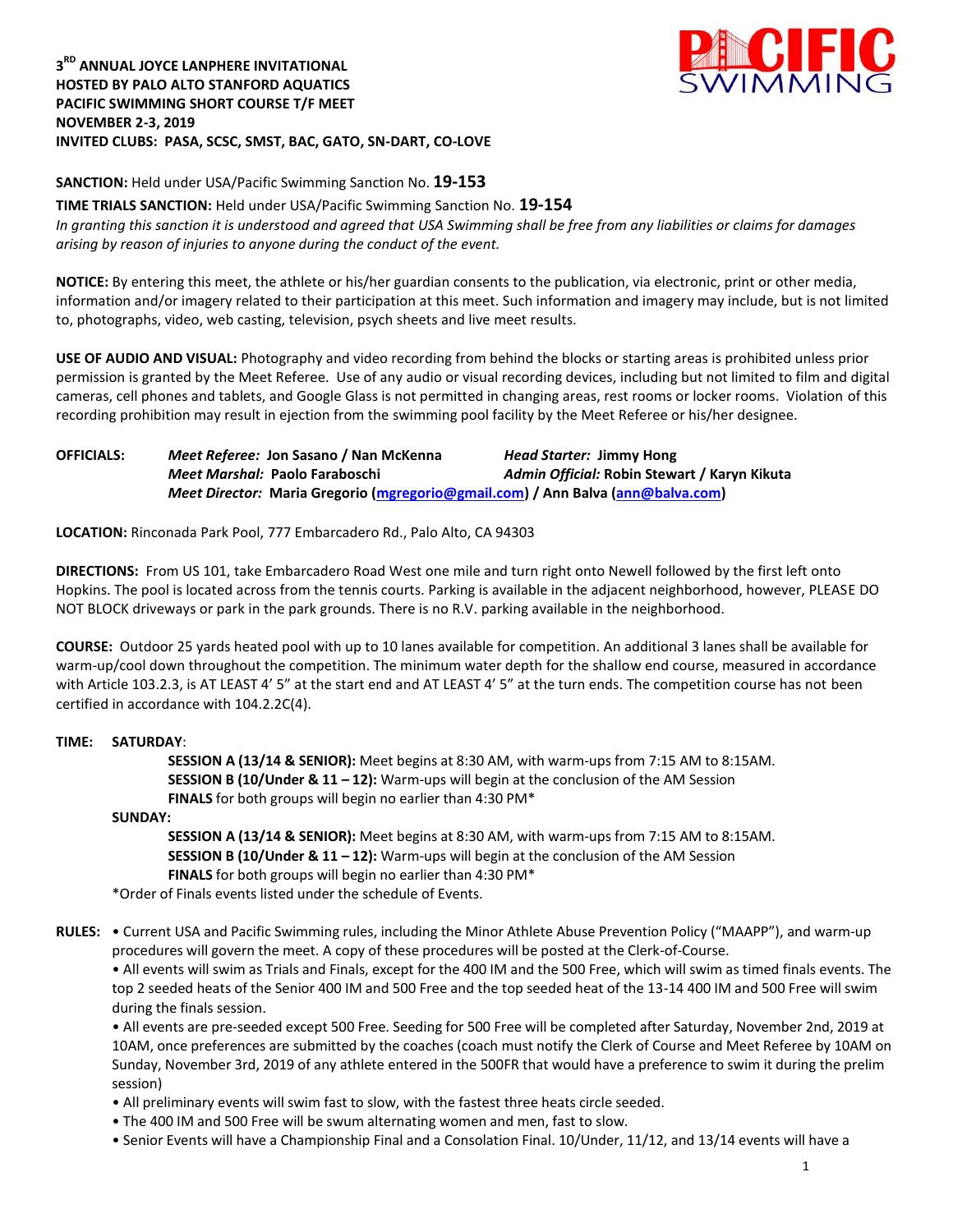Championship Final only.

- For the Senior Final Events, the Championship heat will swim first, followed by the Consolation heat.
- The "A" Prelim sessions will be swum combined, but will be separated as Senior and 13/14 year olds for the finals session.
- Athletes may compete in a maximum of three (3) events per day, including Time Trials (see below).
- Athletes entered in Senior events may NOT swim in age group events (see check-in rules below).
- If local conditions warrant it the Meet Referee, with the concurrence of the Meet Director, may require a mandatory scratch down. Immediate cash refunds will be made for any mandatory scratches.
- All coaches and deck officials must wear their USA Swimming membership cards in a visible manner.
- **TIME TRIALS:** Time Trial sessions may be offered, and entries will only be taken on-site at the Clerk of Course. Time Trials will be conducted each day provided there is sufficient time between the end of the second preliminary session and the start of warm-ups for the finals session.
	- Time Trials are open to athletes who meets the eligibility requirements of this meet.
	- An athlete is limited to a maximum of two (2) Time Trial events during the meet.
	- Time Trials shall be swum in the listed order of events:
		- First Day: that day's events, followed by the remaining events in the meet.
		- Remaining Days: that day's events, followed by the remaining events in the meet.
	- Time Trial events may be swum combined by gender, stroke and distance.
	- Availability of Time Trials and closing time for entries will be announced up to 30 minutes prior to the end of the second preliminary session.
	- Entry fee is \$10.00 per Time Trial event.

**UNACCOMPANIED ATHLETES:** Any USA-S athlete-member competing at the meet shall be accompanied by a USA Swimming member-coach for the purposes of athlete supervision during warm-up, competition and warm-down. If a coach-member of the athlete's USA-S Club does not attend the meet to serve in said supervisory capacity, it is the responsibility of the athlete or the athlete's legal guardian to arrange for supervision by a USA-S member-coach. The Meet Director or Meet Referee may assist the athlete in making arrangements for such supervision; however, it is recommended that such arrangements be made in advance of the meet by the athlete's USA-S Club Member-Coach.

**RACING STARTS:** Athletes shall be certified by a USA-S member-coach as being proficient in performing a racing start, or shall start the race in the water. It is the responsibility of the athlete or the athlete's legal guardian to ensure compliance with this requirement.

**RESTRICTIONS:** • Smoking and the use of other tobacco products is prohibited on the pool deck, in the locker rooms, in spectator

- seating, on standing areas and in all areas used by athletes, during the meet and during warm-up periods.
	- Smoking is NOT allowed in Rinconada Park. (See city park rules:

[http://www.cityofpaloalto.org/news/displaynews.asp?NewsID=2366&TargetID=1,36\)](http://www.cityofpaloalto.org/news/displaynews.asp?NewsID=2366&TargetID=1,36)

- Sale and use of alcoholic beverages is prohibited in all areas of the meet venue.
- No glass containers are allowed in the meet venue.
- Only athletes, coaches, officials, and volunteers shall be allowed on the pool deck.
- Deck changes are prohibited.

• Destructive devices, to include but not limited to, explosive devices and equipment, firearms (open or concealed), blades, knives, mace, stun guns and blunt objects are strictly prohibited in the swimming facility and its surrounding areas. If observed, the Meet Referee or his/her designee may ask that these devices be stored safely away from the public or removed from the facility. Noncompliance may result in the reporting to law enforcement authorities and ejection from the facility. Law enforcement officers (LEO) are exempt per applicable laws.

• Operation of a drone, or any other flying apparatus, is prohibited over the venue (pools, athlete/coach areas, spectator areas and open ceiling locker rooms) any time athletes, coaches, officials and/or spectators are present.

• No propane heater is permitted except for snack bar/meet operations.

- All shelters must be properly secured.
- All animals are prohibited from the competition venue including the pool, deck areas, & locker rooms during swim meets. • All applicable adults participating in or associated with this meet, acknowledge that they are subject to the provisions of the USA Swimming Minor Athlete Abuse Prevention Policy ("MAAPP"), and that they understand that compliance with the MAAPP policy is a condition of participation in the conduct of this competition.
- **ELIGIBILITY:** Athletes shall be current members of USA Swimming, and shall enter their name and registration number on their entries exactly as they are shown in their USA Swimming Registration. If this is not done, it may be difficult to match the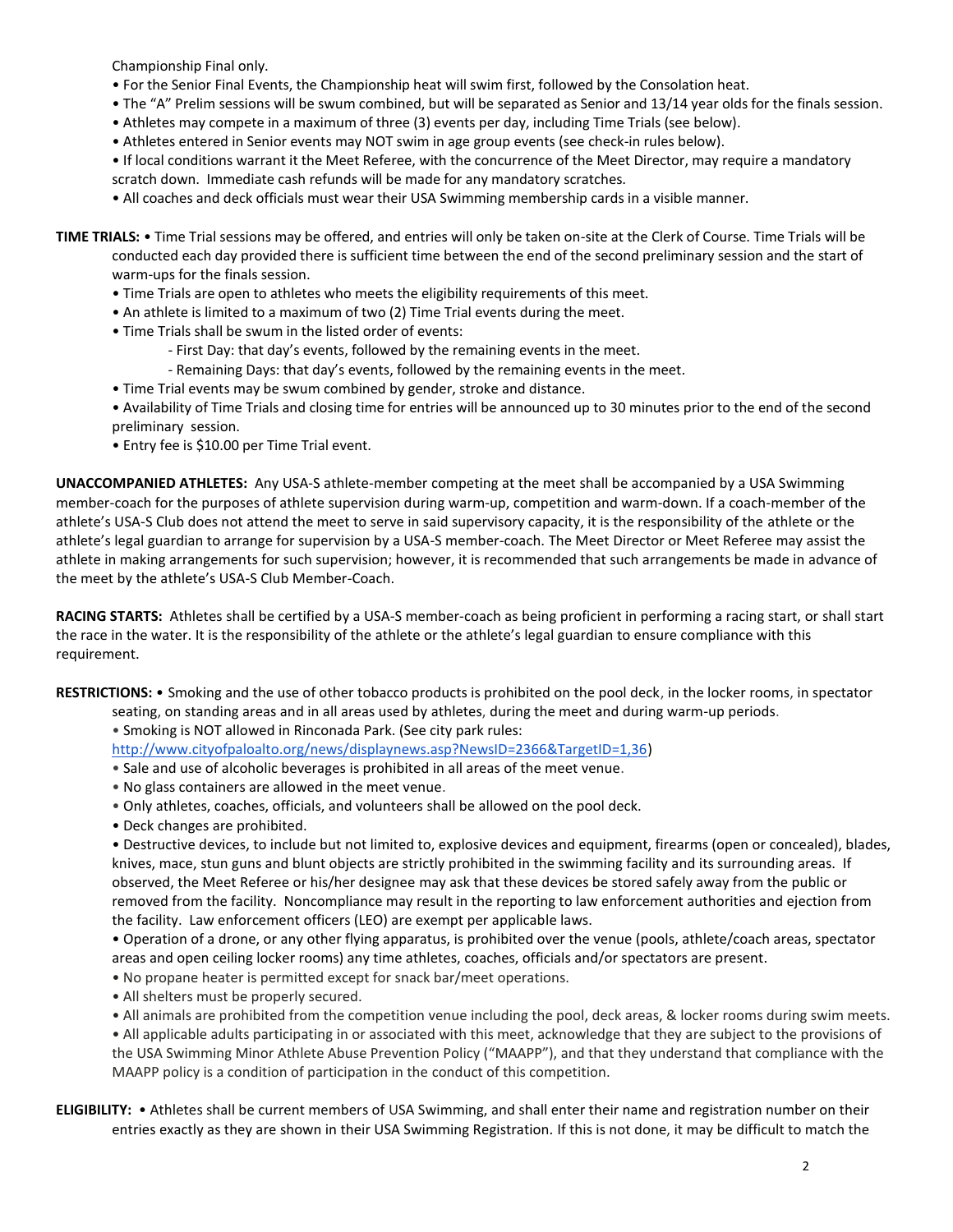athlete with the registration and times database. The meet host shall check all athlete registrations against the SWIMS database and if not found to be registered, the Meet Director shall accept the registration at the meet (a \$10 surcharge shall be added to the regular registration fee). Duplicate registrations shall be refunded by mail.

• The athlete's age will be the age of the athlete on the first day of the meet (athlete's age 15 and older must compete in Senior division).

• Athletes must be a member of one of the invited clubs (PASA, SCSC, SMST, BAC, GATO, SN-DART, CO-LOVE). Unattached athletes who are currently participating with an invited club are eligible to compete.

• This meet will follow time standards adopted and published for this meet. Coach verified times WILL be accepted for this meet.

• Disabled athletes are welcome to attend this meet and should contact the Meet Director or Meet Referee regarding special accommodations.

• Entries with "NO TIME" shall be rejected.

**SEEDING:** Event seeding will be in the following order: conforming short course yards, non-conforming long course meters, and nonconforming short course meters - USA Swimming rules 207.11.7B. See Rules section for special 500 free seeding information.

**CHECK-IN:** This meet will be pre-seeded. Athletes will not be required to check in. Coach must provide email notification no later than the entry deadline (Sunday, October 27 at 11:59PM), by email to the Meet Director [\(coachcarlenet@gmail.com\)](mailto:coachcarlenet@gmail.com) and Meet Referee (Jon Sasano and Nan McKenna) of any 13/14 athlete that will compete as a Senior for purposes of Final Seeding. If not notified by the entry deadline, athlete will automatically be seeded for any 13/14 final in any event which they qualify (subject to scratch rules below).

**SCRATCH RULES:** • Pacific Swimming scratch rules will be enforced. A copy will be posted at the clerk-of-course.

• Any athlete not reporting for or competing in an individual timed final event shall not be penalized. Any athletes not reporting for or competing in a preliminary heat when finals are scheduled shall not be penalized.

• Any athlete qualifying for any level of finals in an individual event who does not wish to compete shall scratch within 30 minutes after the announcement of qualifiers. During this period, qualifiers may also notify the referee that they may not intend to compete in consolation finals or finals. In this case they shall declare their final intention within 30 minutes after the announcement of qualifiers following their last individual preliminary event.

• Any athlete qualifying for a consolation final or final race in an individual event who fails to show up in said consolation final or final race prior to calling the alternate shall be barred from the remainder of any final events for that day. Should the athlete have no additional final events for that day they will be barred from their next preliminary event.

• If the No-Show occurs on the last day that the athlete is entered in an individual final event in the meet, and no other individual event penalty is applicable, the athlete shall then be fined \$100.00. The final shall be increased to \$150.00 if after 30 days of receiving the letter of notification the party has not made the payment.

**ENTRY FEES:** \$7.50 per individual event plus an \$8.00 per athlete participation fee. Entries shall be rejected if payment is not sent at time of request. No refunds shall be made, except mandatory scratch downs.

**HYTEK TEAM ENTRIES:** Entries will be accepted via Hytek Team Entry. Entered times MUST be submitted in yards. We will adhere to the time standards adopted and listed below. Coach Verified times will be accepted for this meet. Entries must be received by 11:59PM, Sunday, October 27th. Send all entries electronically to: coachcarlenet@gmail.com.

**MAILED OR HAND DELIVERED ENTRIES:** Entries must be on the attached consolidated entry form. Forms must be filled out completely and printed clearly with athlete's best time. Entries must be entered using the current Pacific Swimming procedure: and postmarked by midnight, Thursday, October 24th or hand delivered by 6:30 p.m. Sunday, October 27th. Requests for confirmation of receipt of entries should include a self-addressed envelope.

### **Make checks payable to: PASC (Palo Alto Swim Club)**

| <b>Mail entries to:</b> Maria Gregorio |                     | <b>Hand deliver entries to:</b> Maria Gregorio |                     |
|----------------------------------------|---------------------|------------------------------------------------|---------------------|
|                                        | 20 Churchill Avenue |                                                | 20 Churchill Avenue |
|                                        | Palo Alto, CA 94306 |                                                | Palo Alto. CA 94306 |

Any request for changes AFTER the above cut-off date MUST be submitted to the Meet Referee for consideration via email (Nan McKenna - [nan.mckenna@gmail.com](mailto:nan.mckenna@gmail.com) / Jon Sasano - sasano88@gmail.com; cc Tracy Tai - tracy6870@gmail.com and Carlene Takaki [coachcarlenet@gmail.com\)](mailto:coachcarlenet@gmail.com).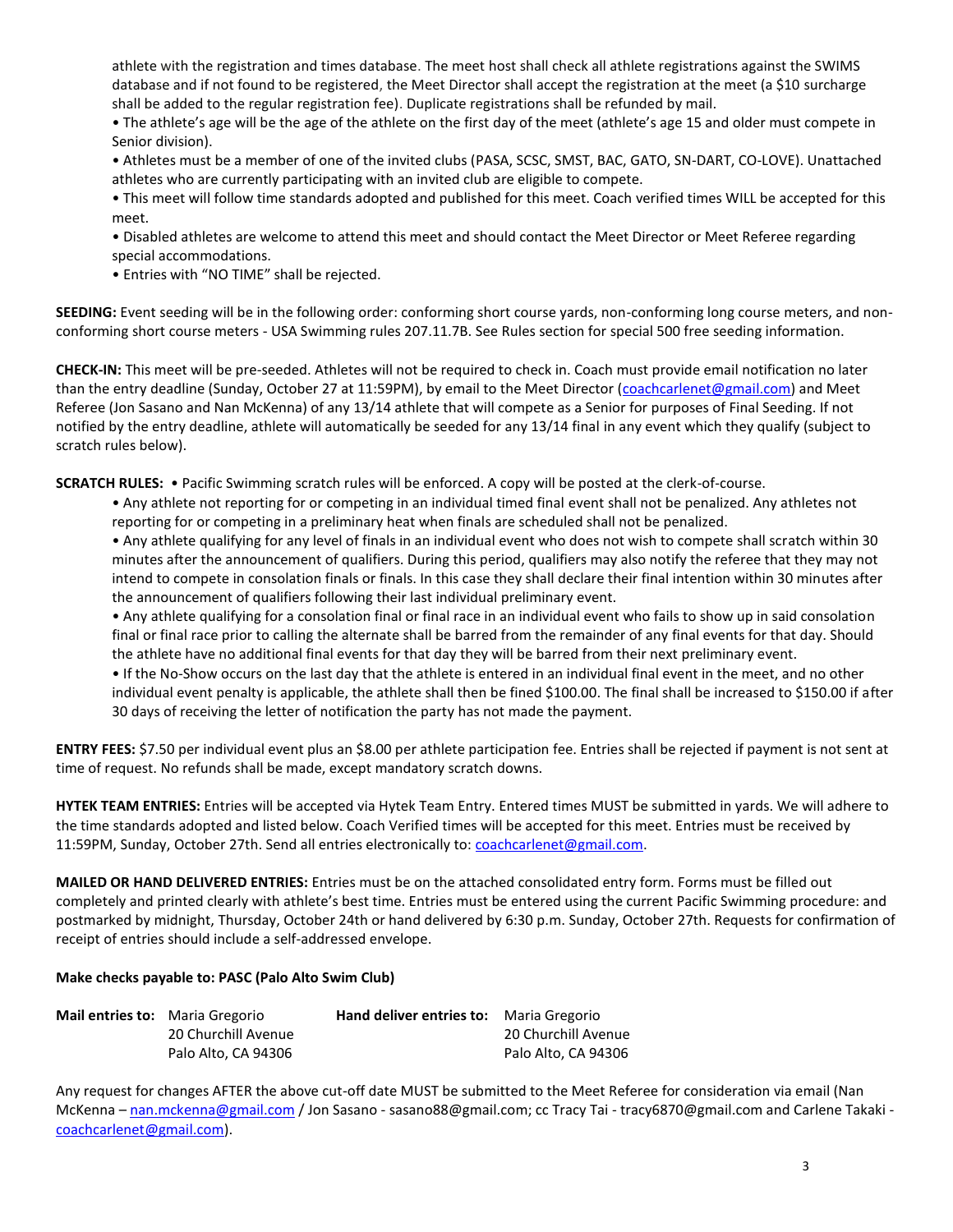#### **AWARDS:** None.

**ADMISSION:** Free. Programs will be emailed out to participating clubs. Printed programs will be available to coaches and officials ONLY and will not be sold at the meet.

**HOSPITALITY:** Hospitality available for coaches, officials, timers, and volunteers. Breakfast, lunch and dinner will be provided for coaches and working deck officials. There will be a snack bar available throughout the competition.

**MISCELLANEOUS:** No overnight parking is allowed. Facilities will not be provided after meet hours. All participating clubs are expected to provide lane timers based upon the number of athletes registered to swim each day. Club timing lanes for Saturday and Sunday will be assigned and coaches will be notified of assignments during the week prior to the meet.

**CANNED FOOD DRIVE:** We will be collecting canned goods for Second Harvest Food Bank. Please bring whatever you can to help!

**MINIMUM OFFICIALS:** Clubs must follow Zone 1 North rules for providing officials. Each club must provide officials for each session according to the number of athletes entered in that session, following the table below. Clubs that do not provide sufficient officials must provide coaches to act in the place of officials.

| Club athletes entered in session | <b>Trained and carded officials requested</b> |
|----------------------------------|-----------------------------------------------|
| $1 - 10$                         | 0                                             |
| $11 - 25$                        |                                               |
| $26 - 50$                        |                                               |
| $51 - 75$                        | 3                                             |
| 76-100                           | 4                                             |
| 100 or more                      | 5 and up (+1 for every 25 athletes over 100)  |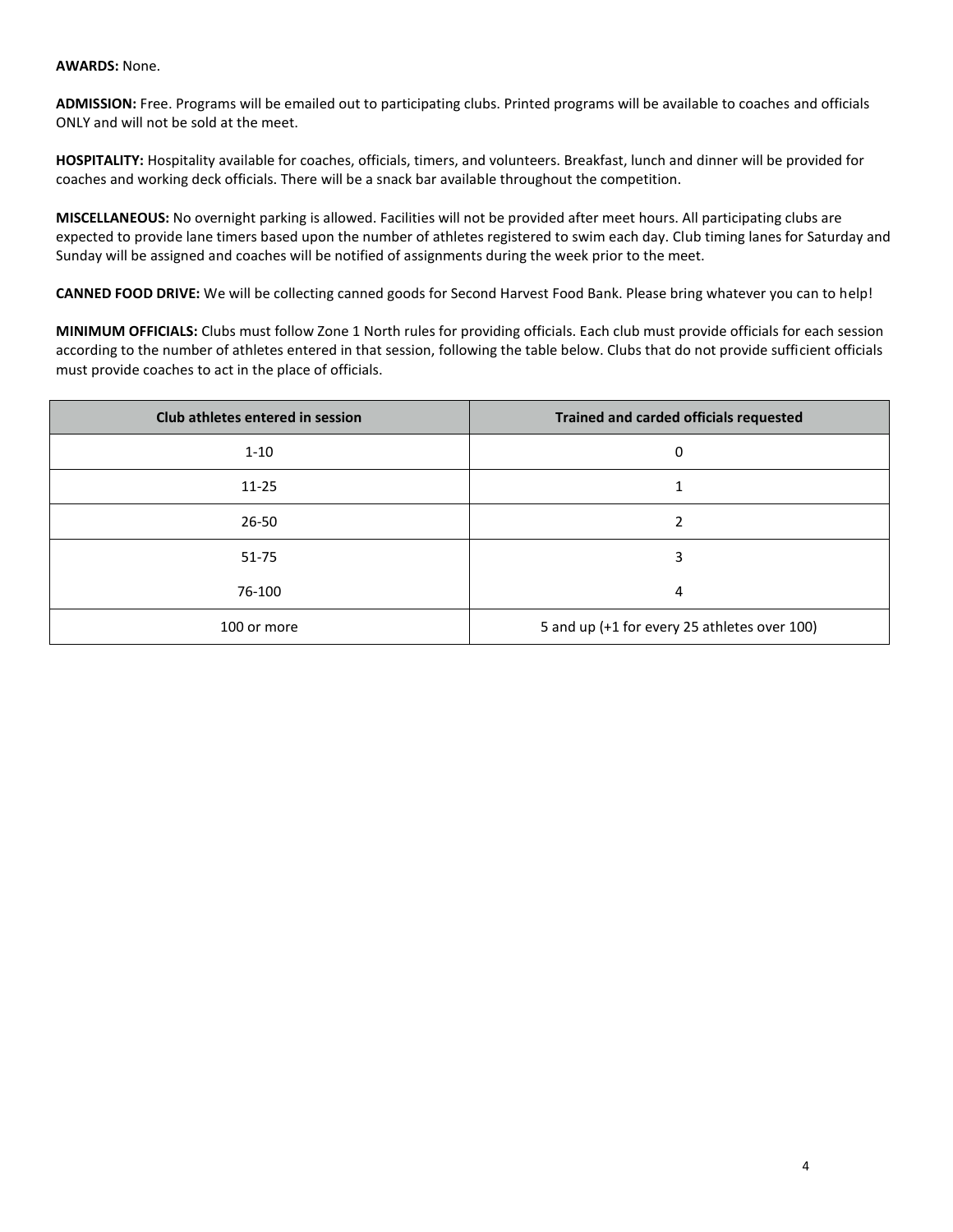#### **EVENTS - Saturday, November 2, 2019**

|                |                           |              | <b>Session A</b> |                           |             |              |                           |                     | <b>Session B</b> |                           |             |
|----------------|---------------------------|--------------|------------------|---------------------------|-------------|--------------|---------------------------|---------------------|------------------|---------------------------|-------------|
| <b>Girls</b>   | Min. Entry<br><b>Time</b> | <b>Event</b> | <b>Age Group</b> | Min. Entry<br><b>Time</b> | <b>Boys</b> | <b>Girls</b> | Min. Entry<br><b>Time</b> | <b>Event</b>        | Age<br>Group     | Min. Entry<br><b>Time</b> | <b>Boys</b> |
| $\mathbf{1}$   | 2:17.99                   | 200 Free     | 13/14            | 2:06.39                   | 2           | 15           | 3:12.09                   | 200 Breast          | 11/12            | 3:04.49                   | 16          |
|                | 2:07.29                   | 200 Free     | Senior           | 1:56.59                   |             | 17           | 1:46.59                   | 100 Breast  10 & Un |                  | 1:42.99                   | 18          |
| 3              | 2:56.39                   | 200 Breast   | 13/14            | 2:40.49                   |             | 19           | 2:29.69                   | 200 Free            | 11/12            | 2:25.99                   | 20          |
|                | 2:42.79                   | 200 Breast   | Senior           | 2:28.09                   | 4           | 21           | 2:58.29                   | 200 Free            | 10 & Un          | 2:50.19                   | 22          |
| 5              | 1:09.79                   | 100 Back     | 13/14            | 1:03.69                   | 6           | 23           | 1:19.39                   | 100 Fly             | 11/12            | 1:17.59                   | 24          |
|                | 1:04.39                   | 100 Back     | Senior           | 58.79                     |             | 25           | 1:40.39                   | <b>100 Fly</b>      | 10 & Un          | 1:39.39                   | 26          |
| $\overline{7}$ | 2:34.89                   | 200 Fly      | 13/14            | 2:22.29                   |             | 27           | 1:19.49                   | 100 Back            | 11/12            | 1:17.49                   | 28          |
|                | 2:22.99                   | 200 Fly      | Senior           | 2:11.39                   | 8           |              |                           |                     |                  |                           |             |
|                | 1:03.99                   | 100 Free     | 13/14            | 57.69                     |             |              |                           |                     |                  |                           |             |
| 9              | 58.99                     | 100 Free     | Senior           | 53.19                     | 10          |              |                           |                     |                  |                           |             |
| $11*$          | 5:32.89                   | 400 IM*      | 13/14            | 5:07.69                   | $12*$       |              |                           |                     |                  |                           |             |
| $13*$          | 5:07.29                   | 400 IM*      | Senior           | 4:43.99                   | $14*$       |              |                           |                     |                  |                           |             |

**\*Events 11, 12, 13, and 14 are timed finals events. The 400 IM is a timed finals event and will be swum as separate Senior and 13/14 events. The top 2 seeded heats of senior finals and the top heat of 13-14 year olds will be swum during finals.**

**Athletes must provide their own timers for the 400 IM.**

**Finals will be swum in the following order: 13/14 200 free Senior 200 free 11/12 200 breast 10 and under 100 breast 13/14 200 breast Senior 200 breast 11/12 200 free 10 and under 200 free 13/14 100 Back Senior 100 Back 11/12 100 fly 10 and under 100 fly 13/14 200 fly Senior 200 fly 11/12 100 back 13/14 100 free Senior 100 free 13/14 400 IM\* Senior 400 IM\*** 

**Event order for finals will be posted at the pool.**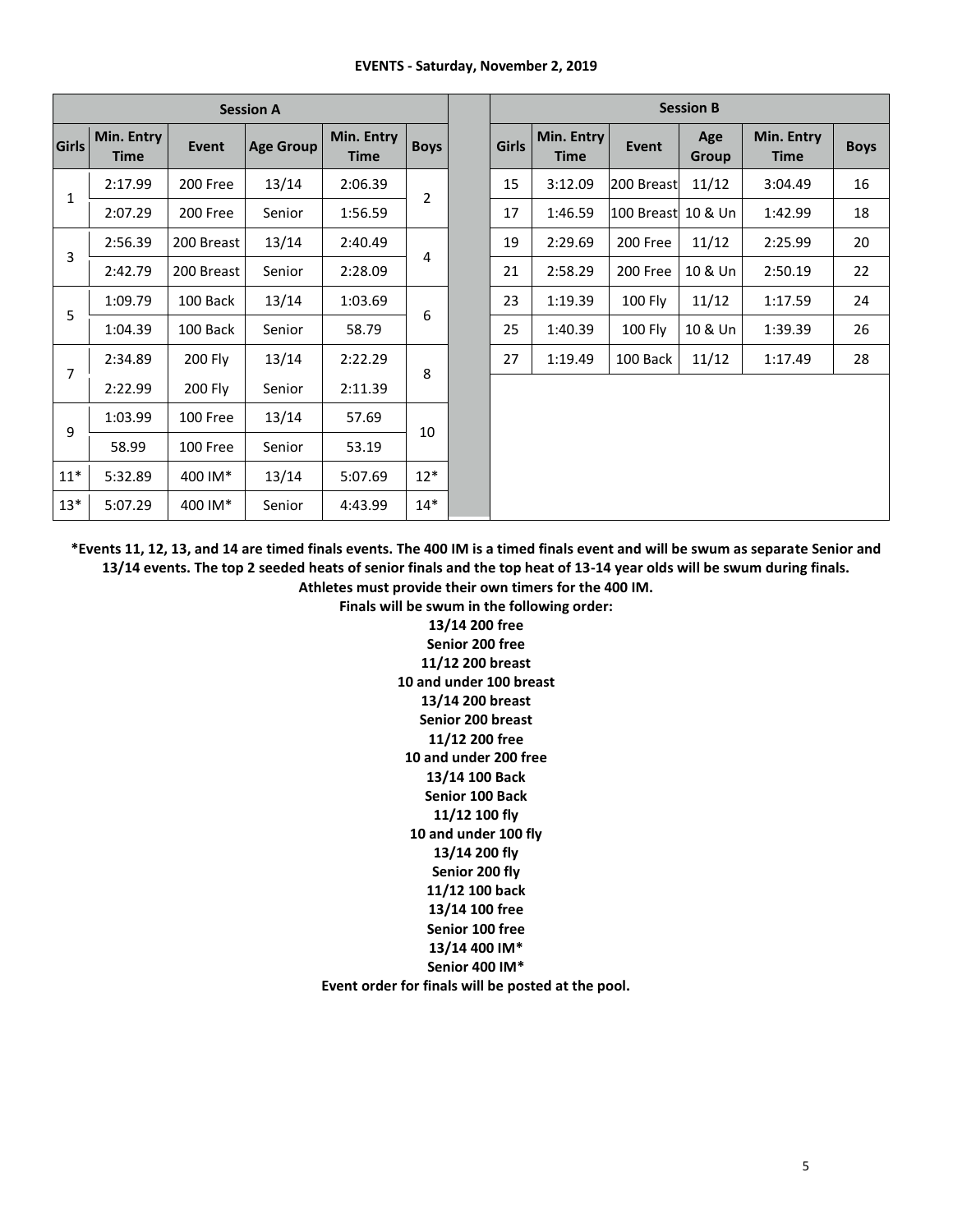|              |                           |                | <b>Session A</b> |                           |             | <b>Session B</b> |                           |            |              |                           |             |
|--------------|---------------------------|----------------|------------------|---------------------------|-------------|------------------|---------------------------|------------|--------------|---------------------------|-------------|
| <b>Girls</b> | Min. Entry<br><b>Time</b> | <b>Event</b>   | <b>Age Group</b> | Min. Entry<br><b>Time</b> | <b>Boys</b> | <b>Girls</b>     | Min. Entry<br><b>Time</b> | Event      | Age<br>Group | Min. Entry<br><b>Time</b> | <b>Boys</b> |
| 29           | 1:10.69                   | <b>100 Fly</b> | 13/14            | 1:03.89                   | 30          | 41               | 1:28.69                   | 100 Breast | 11/12        | 1:26.49                   | 42          |
|              | 1:05.29                   | <b>100 Fly</b> | Senior           | 58.99                     |             | 43               | 1:21.09                   | 100 Free   | 10 & Un      | 1:19.39                   | 44          |
| 31           | 2:34.79                   | 200 IM         | 13/14            | 2:21.29                   | 32          | 45               | 2:46.69                   | 200 Back   | 11/12        | 2:42.79                   | 46          |
|              | 2:22.79                   | 200 IM         | Senior           | 2:10.29                   |             | 47               | 1:33.49                   | 100 Back   | 10 & Un      | 1:30.79                   | 48          |
| 33           | 29.49                     | 50 Free        | 13/14            | 26.39                     | 34          | 49               | 2:49.49                   | 200 IM     | 11/12        | 2:47.39                   | 50          |
|              | 27.19                     | 50 Free        | Senior           | 24.29                     |             | 51               | 3:17.29                   | 200 IM     | 10 & Un      | 3:16.29                   | 52          |
| 35           | 2:32.99                   | 200 Back       | 13/14            | 2:20.69                   | 36          | 53               | 2:50.39                   | 200 Fly    | 11/12        | 2:46.39                   | 54          |
|              | 2:21.19                   | 200 Back       | Senior           | 2:09.89                   |             |                  |                           |            |              |                           |             |
| $37*$        | 6:12.69                   | 500 Free*      | 13/14            | 5:47.89                   | $38*$       |                  |                           |            |              |                           |             |
| $39*$        | 5:43.99                   | 500 Free*      | Senior           | 5:21.19                   | 40*         |                  |                           |            |              |                           |             |

\*Events 37, 38, 39, and 40 are timed finals events. The 500 free is a timed finals event and will be swum as separate Senior and 13/14 events. The top 2 seeded heats of senior finals and the top heat of 13-14 year olds will swim during finals.

**Athletes must provide their own timers and lap counters for the 500 Free.** 

**Finals will be swum in the following order:**

**13/14 100 fly Senior 100 fly 11/12 100 breast 10 and under 100 free 13/14 200 IM Senior 200 IM 11/12 200 back 10 and under 100 back 13/14 50 free Senior 50 free 11/12 200 IM 10 and under 200 IM 13/14 200 back Senior 200 back 11/12 200 fly 13/14 500 free\* Senior 500 free\* Event order for finals will be posted at the pool.**